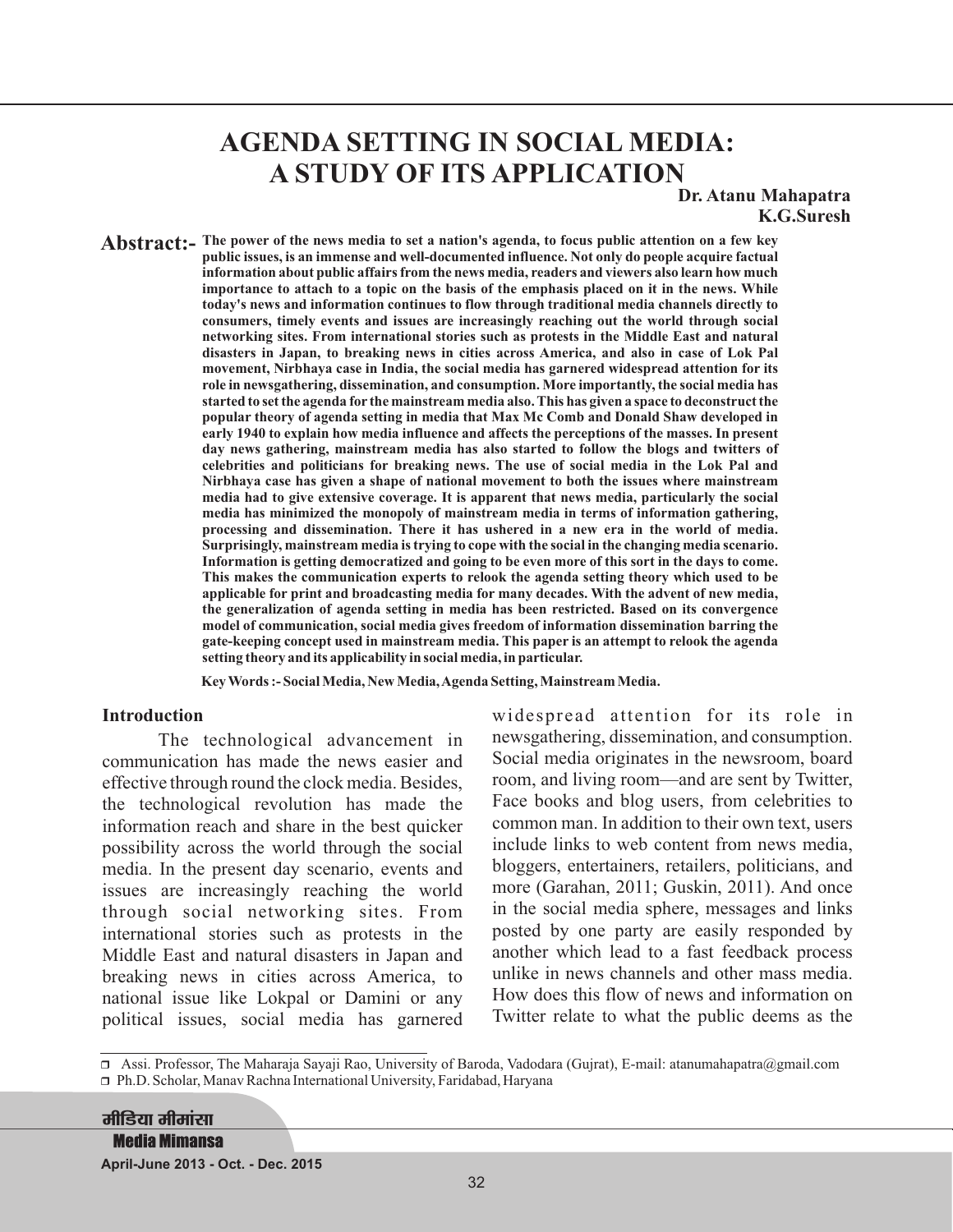significant issues and events of the day? More than four decades, research have provided empirical evidence showing that the news media set the public agenda (Coleman et al. 2009). But in the social media era, is this still the case? With news and information spreading very fast, who sets the agenda on social media? This study is an attempt to answer the questions by examining some issues widely discussed in social media by the users and how that has set the people's agenda for a socio-political change in various countries recently. If social media has been instrumental in setting the public agendas, then one can conclude that the public sets the agenda for themselves in social media.

#### **Agenda Setting:ABrief Overview**

Traditionally, agenda setting theory explores the relationship the news media has on the perceived salience of key political issues. But it is important to note that the transfer of salience between media and the public should not be limited to a single aspect of the mass communication process. McCombs and Shaw empirically tested this theory during the 1972 presidential campaign between Helms and Hunt. They wanted to try and show that the media has the ability to influence what issues people think, about even if it doesn't tell people what to think of those particular issues. This study tested the hypothesized voting behavior of people in a specific region of North Carolina. The study used television commercials, television news, and telephone survey of registered voters. McCombs and Shaw, believe that the "transfer of salience from both news and advertising to the public mind can be demonstrated" (Ghorpade, 1986). The first step in the model shows that advertising salience contributes to salience in the public mind. The second part of the model depicts a relationship from the salience in the public mind to the behavioral outcome. This part of the model was determined by looking for possible associations between the voters' agenda and the advertising of the particular candidate. In conclusion, this study was devised as a test of the agenda-setting component of advertising. It is important to note that this theory needs to be continually tested to enhance its validity.

Agenda-setting theory as developed by Prof. Maxwell McCombs and Prof. Donald Shaw in their Chapel Hill study (1968), mass media sets the agenda for public opinion by highlighting certain issues. In studying the way political campaigns were covered in the media, Shaw and McCombs found that the main effect of the news media was to set an agenda, i.e. to tell people what not to think, but what to think about as opposed to persuasion or attitude change. Agenda setting is usually referred to as a function of mass media and not a theory (McCombs & Shaw, 1972). According to Ghorparde, "agenda setting is a relational concept that specifies a transfer of salience from agenda primers (media) to agenda adopters (consumers)" (1986). Agenda setting research has shown that there is a correlation between what the media deems important and salience in the public mind. In simpler terms, agenda setting claims that what the media finds important will eventually be mirrored in what people think are important. It is important to note that the notion of agenda setting is positive association between the media and the audience. From agenda setting stems the formation of public opinions and the distribution of pros and cons of a particular issue (Rogers & Dearing: 1988). The notion of agenda setting relies on the transfer of issues from the media to the public. The theory explains the correlation between the rate at which media cover a story and the extent to which people think that this story is important. This correlation has been shown to occur repeatedly. Agenda-setting is believed to occur because the press must be selective in reporting the news. News outlets act as gatekeepers of information and make choices about what to report and what not. What the public know and care about at any given time is mostly a byproduct of media-gate keeping.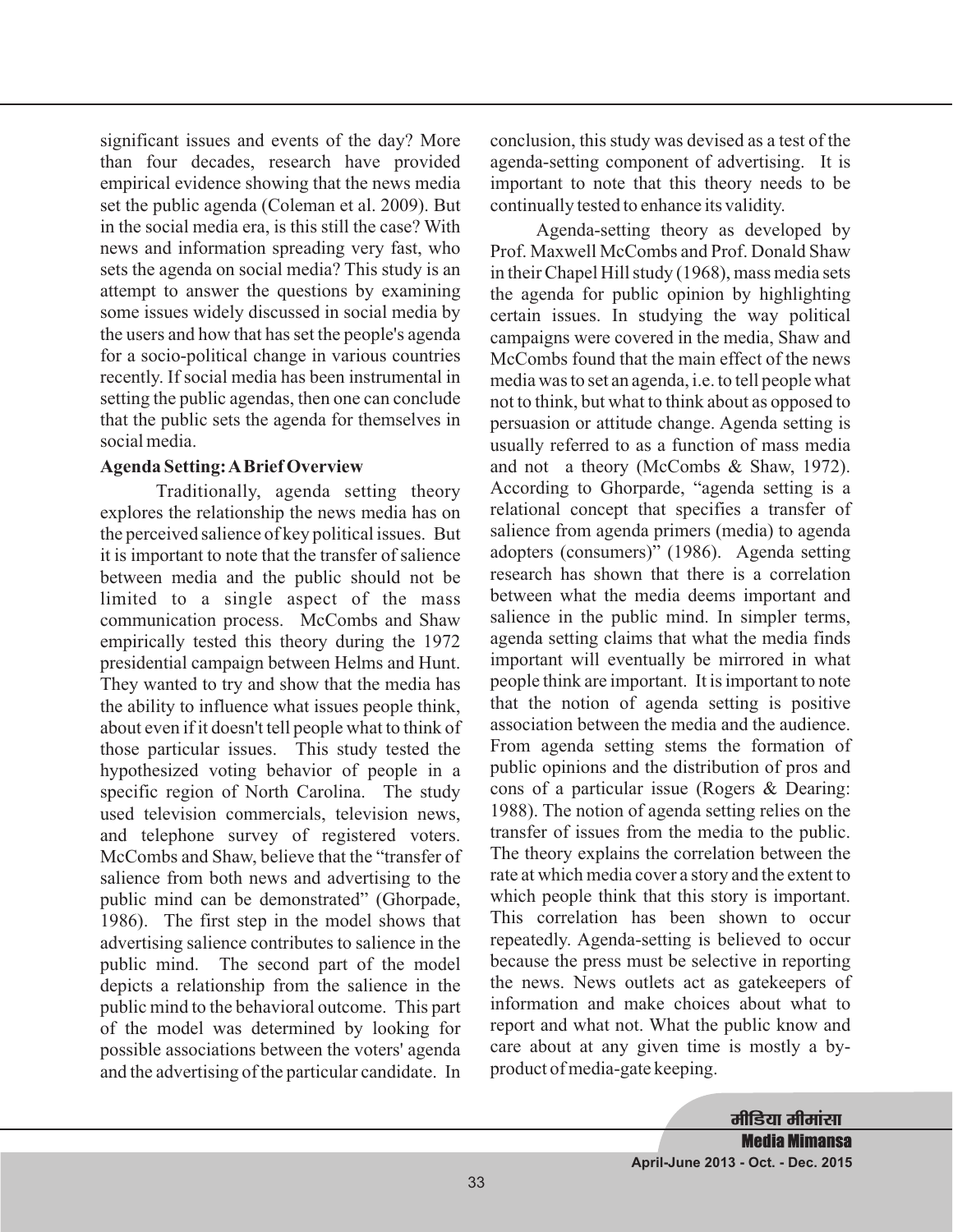The agenda-setting function is a 3 partprocess:

1.MediaAgenda - issues discussed in the media

- 2.PublicAgenda- issues discussed and personally relevant to the public
- 3. Policy Agenda- issues that policy makers consider important

#### **Social Media :An Overview**

Social media, a group of internet-based applications facilitating the creation and sharing of messages, pictures, and videos by Internet users, continues to be a growing phenomenon. The popularity of online profile sites such as Friendster, My space, and Six Degrees has given way to a new wave of social media. Face book, initially designed for access by users with college (.edu) e-mail addresses when launched in 2004, opened to the general public and, as of early December 2011, had more than 800 million users worldwide. Twitter, launched in March 2006, announced on its fifth anniversary that it hosted more than 140 million tweets a day and more than 1 billion a week. Through social media, people are connected to each other around the globe in a way never experienced before. More than 10 percent of the world's 7 billion people are connected by Face book alone. Many more non-Face book account holders have profiles on Twitter, Google+, or one of many other global social media sites. (Bong et al 2013)

Social networking sites allow users to share their own discourses. Anything from opinions, news, thoughts and musings are now shared on three of the Internet's most trafficked websites: Twitter, Face book and MySpace. The newest and fastest growing of the three, Twitter, now has 17 million users and counting (Edison Research, 2010). Twitter puts a new emphasis on social networking and openness (Miller, 2010). By default, it shares, indexes and search optimizes all of the content users post to their accounts. The result is a mass amount of publically available discourse. Fifty million Tweets are broadcasted daily. As Twitter begins to attract wider demographics, Tweets can be thought of as representation of what the public is saying. Many companies and politicians have begun to use Twitter as a search engine of public opinion.

### **RecentAgenda in Social Media: AWorld Overview**

In 2011, the world witnessed a revolutionary uprising in the Middle East, from Tunisia, to Egypt, to Syria and beyond. Startling images captured by civilians on the scene were viewed by people around the world, courtesy of distribution via Face book, Twitter, YouTube, and even mainstream media. There can be no doubt that information and communication technologies, in particular burgeoning social media, played a part in the upheavals. But, questions continue to dog political theorists and social scientists – just how much of a role did the different media play and which one in which country provided the biggest impact? Here it is argued that social media has played invariably a greater role in mobilizing people for a socioeconomic cause across the world. Few recent important incidents would discuss for a better understanding of the social media. Besides, this will also unfold how people have set the agenda for themselves using the social media.

The first widely recognized use of social media as a tool of political revolution occurred in Moldova in 2009. Activists used Facebook, social network sites and Twitter to organize protests and bring attention to the political unrest in the former Soviet Republic. While protesting against the general elections, activists were gathered in huge numbers in front of the government offices. This showed the power of social media in terms of disseminating the information and also setting the agenda for a common cause. "Word had been spreading rapidly via Twitter and other online networking services. The official media carried no coverage,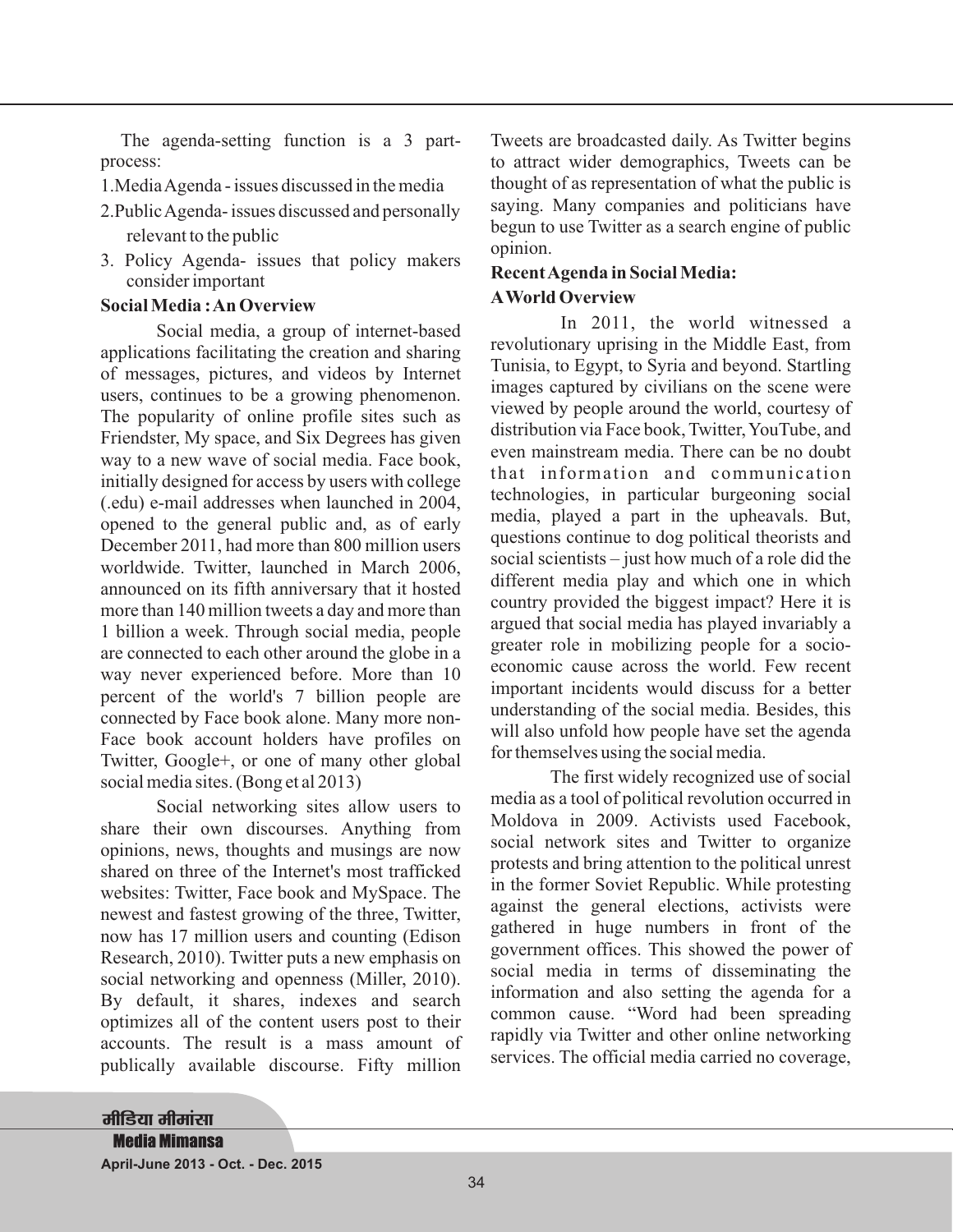but accounts, pictures, and video of the rally were appearing in real time on Twitter and YouTube" (Mungiu: 2012).Although the protestors failed to prompt a change of leadership or a new election, they could succeed in getting the world attention through the digital activism in the country. (Amin: 2012).

In June 2009, Neda Agha-Soltan and some friends headed to the center of Tehran, Iran, to join an anti-government protest following the disputed presidential election. Stuck in traffic, she got out of the car. Agha Soltan was shot and died. Video of her death was captured on a cell phone. The links to the video posted on YouTube, Facebook and Twitter, the amateur clip eventually harnessed the attention of the mainstream media, grabbing headlines on CNN and in the 'New York Times. Subsequent of the death of Agha-Soltan, she became a symbol for the Iranian anti-government movement where online social media became instrumental for internationalize the issue. (Amin). Although, this social media campaign was not widespread in Iran due to government censorship, it could gain attention in international news because of social media.

Tunisia's Jasmine revolution is another illustration of social media. In December 2010, Mohammed Bouazizi was denied to work as a street vendor to support his family who subsequently set fire to himself. The scenes of his self-immolation captured by passers-by and posted on YouTube as well as those of the mass protests that followed his funeral, quickly circulated in Tunisia and beyond (Safranek: 2012). On January 11th protests reached the centre of the capital city Tunis, and Tunisian president Zine al-Abidine Ben Ali responded by ordering the army and imposing a night-time curfew. The next day, tens of thousands took to the streets in Sfax, Tunisia's second city. On January 14, 2011, BenAli fled the country, ousted by a spontaneous populous uprising. "Tunisia's population of 10 million people, known for their

high levels of education and civic pride, became the first people in the Arab world to take to the streets and oust a leader"(Chrisafis : 2012). The protests, nicknamed the "Jasmine revolution," led to the installation of a coalition government following elections.

The recent Egyptian famous populous uprising has witnessed the optimal use of social media for socio-political change in the country. Khaled Said, an Egyptian businessman died after being beaten by police, who had videotaped themselves taking confiscated marijuana. Hoping to draw attention to police corruption, he copied that video and posted it to YouTube. Ghonim, a Google executive created a Face book page called 'We Are all Khaled Said.' It featured horrific photos, shot with a cell phone in the morgue, of Said's face. That visual evidence undermined the official explanations of his death. The Facebook page attracted some 500,000 members. Protestors flooded Cairo's Tahrir Square under the watchful eye of a military that was loath to turn on citizens. To thwart the protestors, the government sought to block access to Facebook and Twitter and severely restrict access to the Internet. The strategy failed because the insurgents, with help from supporters around the world, were able to subvert the censorship. Also, Internet restrictions negatively affected companies' and the government's ability to do business. Under increasing domestic and international pressure, longtime Prime Minister Hosni Mubarak resigned February 11, 2011, following 18 days of protests (Safranek: 2012).

# **RecentAgenda in Social Media:**

## **Indian experience**

In his previous study "lokpal and the Role of Media in Propping up Anti Corruption Movement in India", the author has concluded that "the massive use of social media in Lok Pal movement is a trend setter and can be seen as a successful experimentation for good cause. People can use social media content to gauge the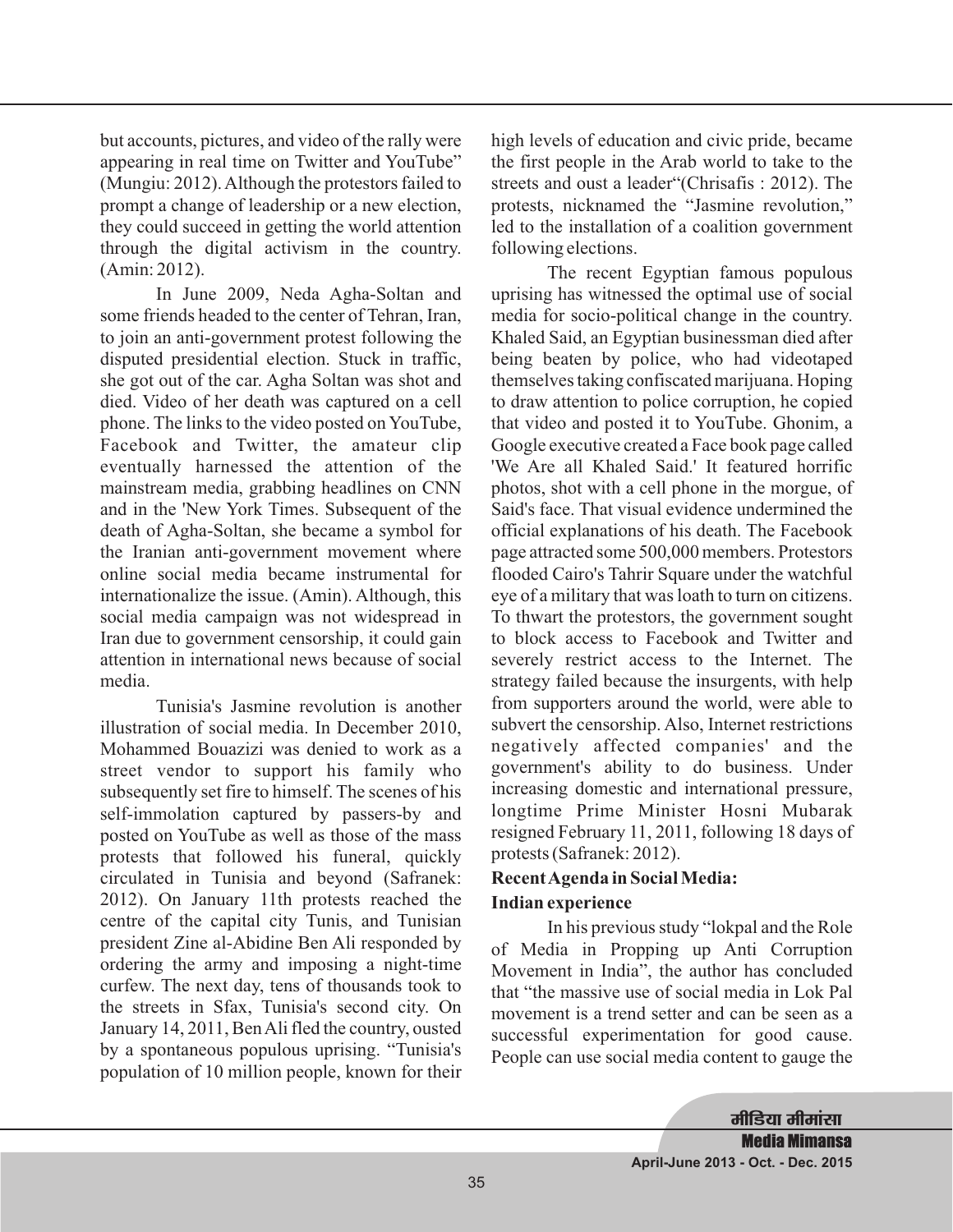status of a movement and to identify the goals it seeks to attain. It is true that the movement which was initiated by the social media geared up the main stream media. Main stream media did not have any alternative as the visual popularity of the movement has given a sharp rise in TRPrating of the issue and main stream media had to depend on it because of its revenue generation." (Mohapatra: 2013)

For a successful social movement to be popularized through social media it requires large parts of the population must have access to the Internet and people must be able to use the 2011 Freedom of the Net evaluation (Freedom House: 2011). India established the Internet Technology Act in 2000, and a 2008 amendment gave the government authority to block websites and Internet content, as well as outlaw offensive or inflammatory content. As a result, in the first six months of 2011, the Indian government requested 358 removals from Google, mostly from Orkut and YouTube, the majority for content criticizing the government (Mohapatra 2013). Although the social media is an urban centric, it has contributed in many ways. First it helped in spreading the message in many forms to many people. Secondly, it compelled the mainstream media to focus on the issue also. scores the Internet in India as —mostly free in its (IAC) and Anna Hazare, indicated on Facebook Internet and social media freely. And the same has been witnessed by the non-governmental research organization, Freedom House that

It's not just visible on the ground... the protest for justice in the Delhi gang rape case is intensifying online as well. Citizens across India started expressing their anger and sorrow over the death of the Delhi gang rape victim, named as 'Damini' or 'Nirbhaya', on social media platforms like Facebook and Twitter. 'The Black Dot of Shame' campaign has gained momentum. The agitation over online social media platforms intensified greatly after the Delhi Police isolated key areas like India Gate in a bid to prevent protesters from gathering and voicing their anger.

After the gruesome incidence, many Facebook users changed their display picture to a black dot to symbolically represent 'shame on government's inability to protect the women of the country'. According to 'The Black Dot of Shame' Facebook page, "India mourns the Brave One... Salute to the Brave Girl. We will always remember your Pain, Struggle and Courage. You taught us how to fight back for our Rights and Justice. May our Hero rest in peace, and may God give her family strength. We will not rest until we have our country back in our hands." (Mohapatra 2013)

This is for the first time perhaps, the Indians used social media for a social movement. A huge support for India Against Corruption debated, posted states, and uploaded videos and photos throughout the movement. Social media analyst Gaurav Mishra estimates that the total online support for the movement was around 1.5 million people (Kurup: 2011). Facebook hosts multiple Anna Hazare-related pages in English and Hindi, with tens of thousands of followers and supporters. The official IAC Facebook page had more than 500,000 followers as of February 7, 2012. Users can follow and access information about the anticorruption movement through applications from smart phones and other mobile devices. The IAC smart phone application has as many as 50,000 users. The organization used all these outlets to publish photos of Anna Hazare fasting, pro-*Lokpal* rallies, and examples of corruption. During this social media onslaught, Hazare gained support from other prominent Indian activists, as well as the general populace. Agenda setting has systematically sought to document the effects of mass media on the audience's cognitions. By virtue of creating a by―likes on posts. In the first four days of its existence, IAC had 116,000 fans on its community Facebook page (IAC, Facebook Page: 2012). People created many other Face book pages, and individual social media users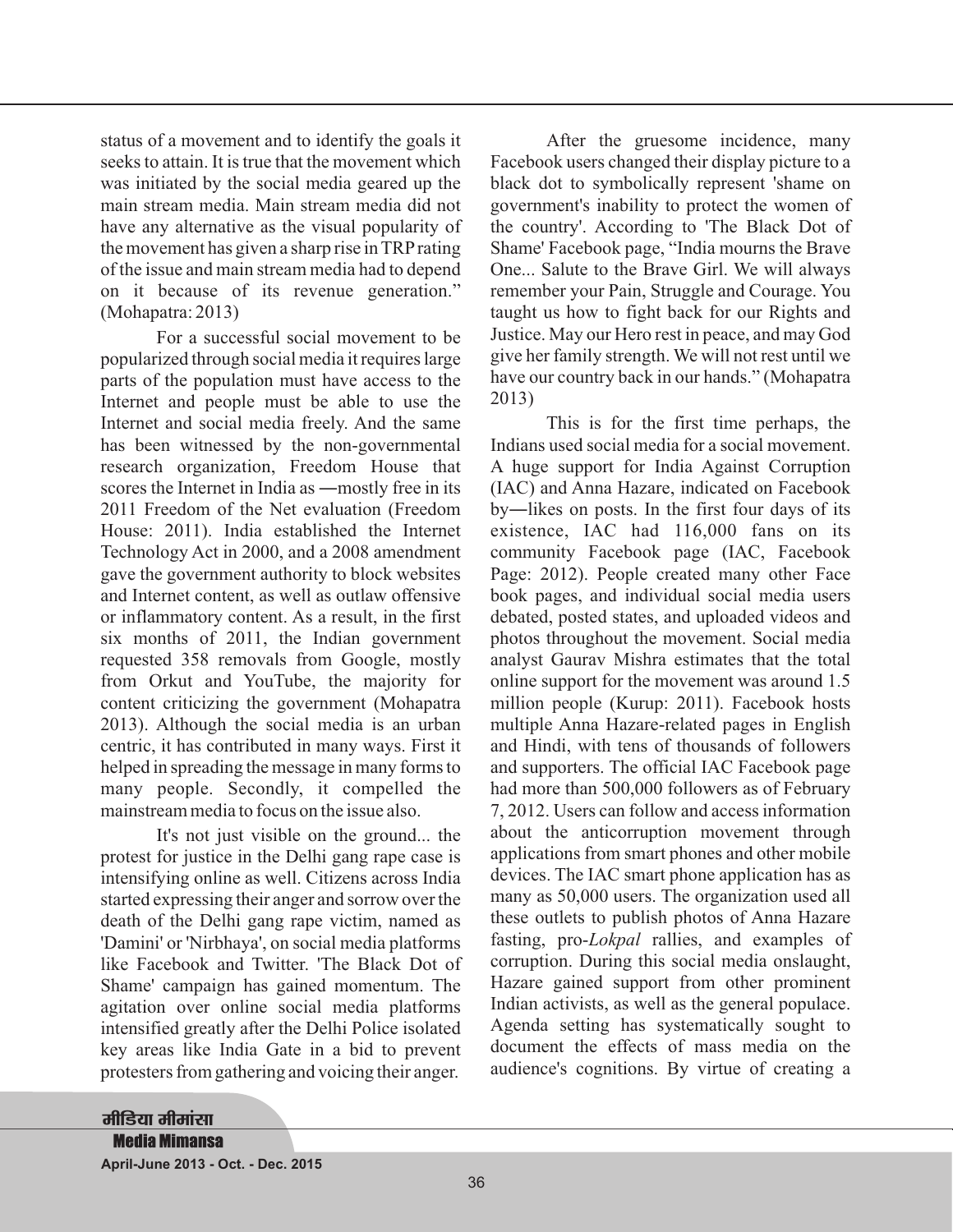shared, national pseudo-environment, mass media fulfil the important function of building a public consensus on the important issues of the day. Agenda setting has systematically sought to document the effects of mass media on the audience's cognitions. By virtue of creating a shared, national pseudo-environment, mass media fulfil the important function of building a public consensus on the important issues of the day (Galily et al. 2012).

Brosius and Wiemann (1996) argued that agenda setting could be understood as two step flow, with opinion leaders in public who served as personal mediator between media and personal agendas. This would seem to be an adequate description of the actions of the filter style blogger who chooses stories to link to and what comments to make about those stories. Bloggers are still constrained by the agenda(s) set by the sources they read, but they are also free to reshape that agenda by choosing which stories to link to, and what comments to make about those stories. Brosius and Wiemann further argued that when the mainstream media covers an issue, interpersonal communication often reinforces the media messages; however, interpersonal communication actually sets the agenda "when the discussions deal with issues that have received little coverage in the media." If the blogging phenomenon were viewed as a form of hybrid between interpersonal and mass communication, then it would seem that the blogging community could define the parameters of discussion on those issues that the mainstream media avoids. The previous cited all the recent examples served as an alternative to the discussions and reactions against the political and social wrong practices.As a result, such blogs has set the agenda for their readership on certain topics since other media did not assume that role. Similar the case is with other social networking cites.

## **Conclusion**

The communication system of the present

society was based on mass media, largely television, radio and the printing press. Such technologies allow for the mass distribution of a one-way message from one-to-many. The widespread diffusion of the Internet, mobile communication, digital media and a variety of social software tools throughout the world has transformed the communication system into interactive horizontal networks that connect the local and global. New forms of social media, such as SMS, blogs, social networking sites, podcasts and wikis, cater to the flow of messages from many-to-many. They have provided alternative mediums for citizen communication and participatory journalism. Social media has been used as a tool to support development outcomes (access to markets, financial services and employment; accountability and transparency; service delivery; and protection of human rights) and to push for social change and transformation. Unlike the traditional news media, the use of social media has given freedom to the users to set the agenda for the public through their faster feedback response. The same has been experimented in many countries including the recent experimentation of Nirbhaya and Lok pal case in India.

McCombs & Shaw have rightly experimented the influence of mass media on the mass which set the agendas in the society. However, the agendas were decided and selected by the gatekeepers which subsequently responded by the masses. With the advent of new media and its technology, this principles and practices have become restricted and people have started exercising their priorities and agendas through the social media. It is social media which gave them the freedom of selecting and disseminating the information for setting a common public agenda. This further empowers the users of social media for self gate keeping and set a popular common public agenda in the society. The recent political uprisings and change of governments in west Asia and two major